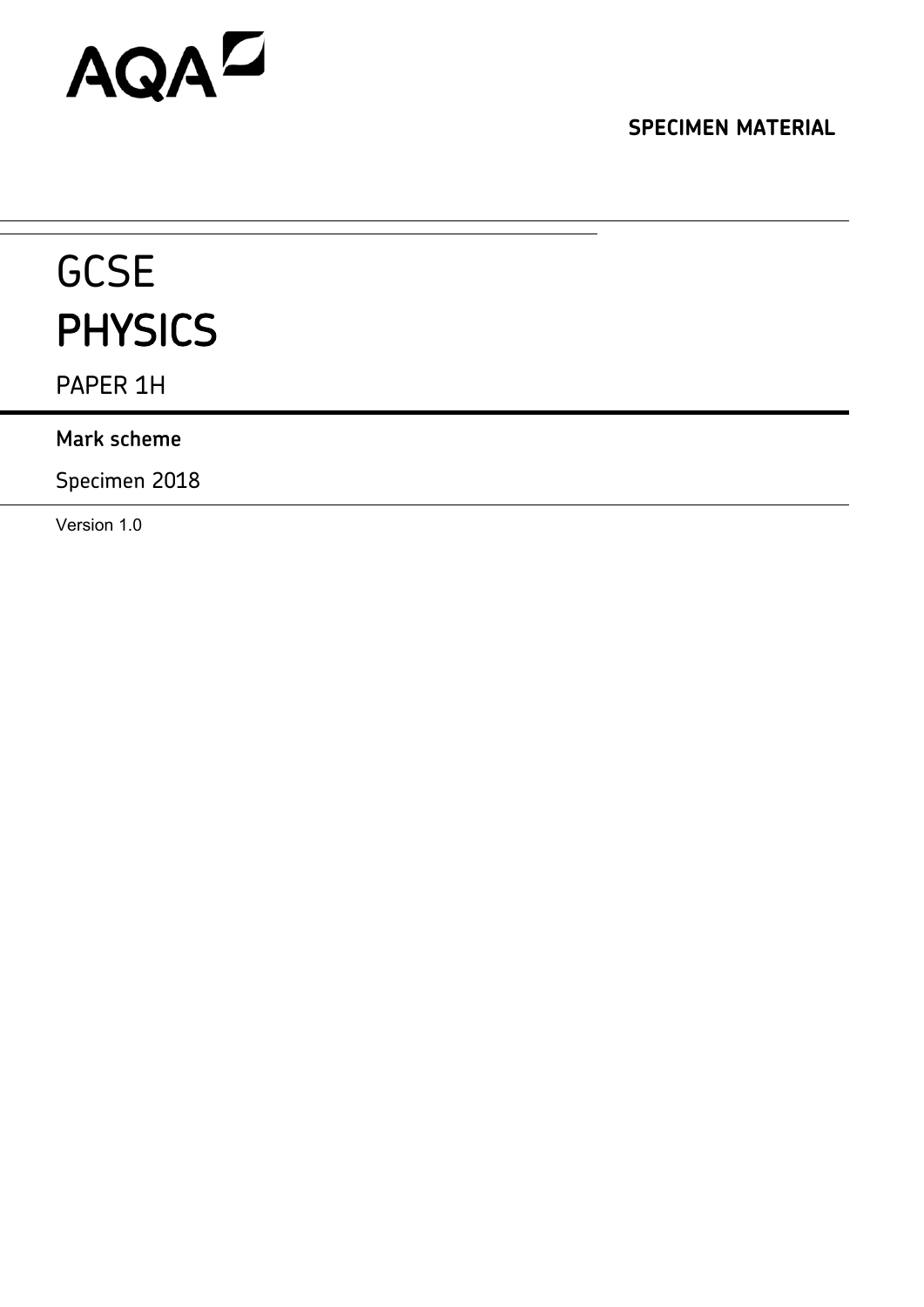Mark schemes are prepared by the Lead Assessment Writer and considered, together with the relevant questions, by a panel of subject teachers. This mark scheme includes any amendments made at the standardisation events which all associates participate in and is the scheme which was used by them in this examination. The standardisation process ensures that the mark scheme covers the students' responses to questions and that every associate understands and applies it in the same correct way. As preparation for standardisation each associate analyses a number of students' scripts. Alternative answers not already covered by the mark scheme are discussed and legislated for. If, after the standardisation process, associates encounter unusual answers which have not been raised they are required to refer these to the Lead Assessment Writer.

It must be stressed that a mark scheme is a working document, in many cases further developed and expanded on the basis of students' reactions to a particular paper. Assumptions about future mark schemes on the basis of one year's document should be avoided; whilst the guiding principles of assessment remain constant, details will change, depending on the content of a particular examination paper.

Further copies of this mark scheme are available from aqa.org.uk

Copyright © 2016 AQA and its licensors. All rights reserved.

AQA retains the copyright on all its publications. However, registered schools/colleges for AQA are permitted to copy material from this booklet for their own internal use, with the following important exception: AQA cannot give permission to schools/colleges to photocopy any material that is acknowledged to a third party even for internal use within the centre.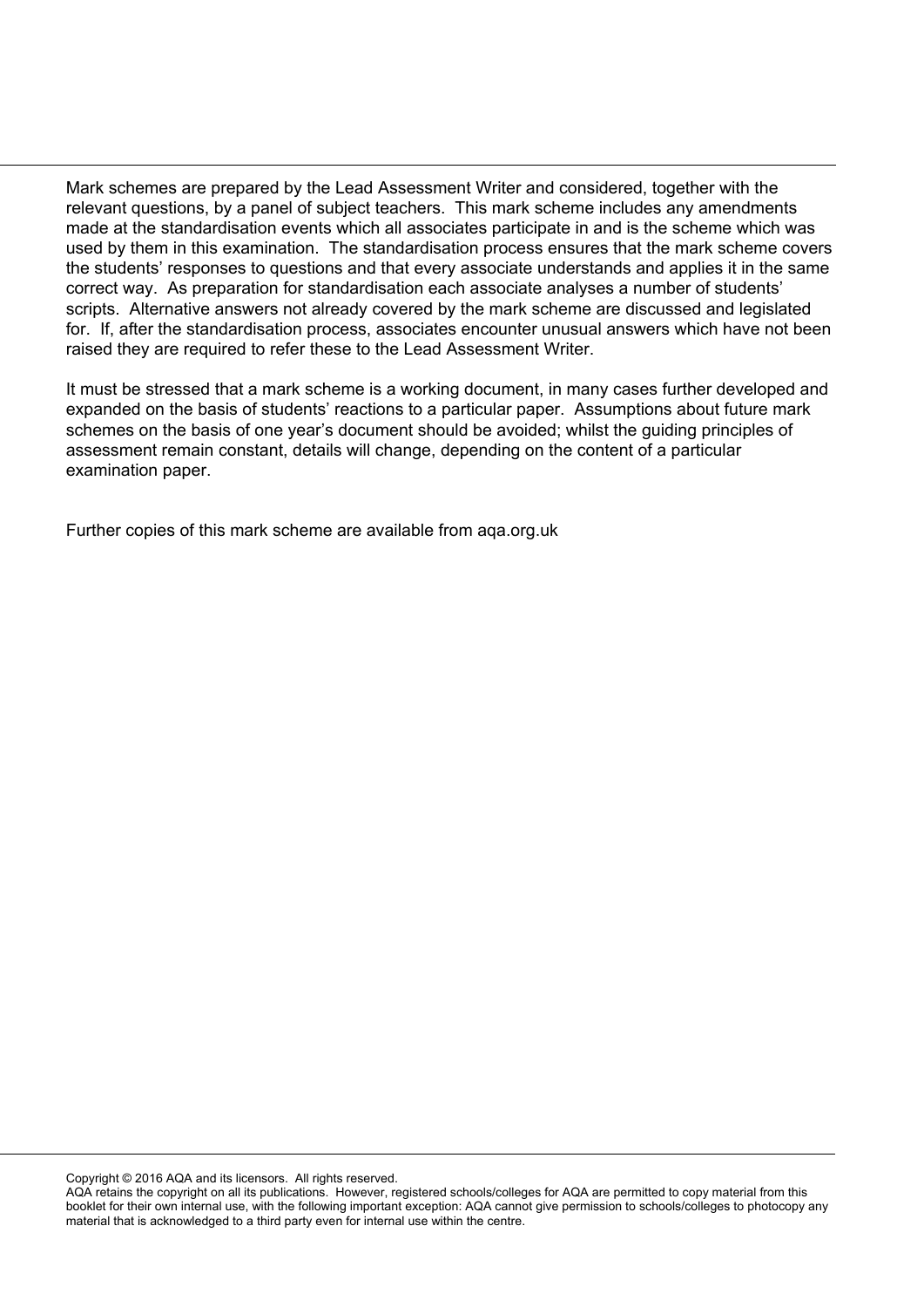# **Information to Examiners**

# **1. General**

The mark scheme for each question shows:

- the marks available for each part of the question
- the total marks available for the question
- the typical answer or answers which are expected
- extra information to help the Examiner make his or her judgement and help to delineate what is acceptable or not worthy of credit or, in discursive answers, to give an overview of the area in which a mark or marks may be awarded
- the Assessment Objectives and specification content that each question is intended to cover.

The extra information is aligned to the appropriate answer in the left-hand part of the mark scheme and should only be applied to that item in the mark scheme.

At the beginning of a part of a question a reminder may be given, for example: where consequential marking needs to be considered in a calculation; or the answer may be on the diagram or at a different place on the script.

In general the right-hand side of the mark scheme is there to provide those extra details which confuse the main part of the mark scheme yet may be helpful in ensuring that marking is straightforward and consistent.

# **2. Emboldening and underlining**

- **2.1** In a list of acceptable answers where more than one mark is available 'any **two** from' is used, with the number of marks emboldened. Each of the following bullet points is a potential mark.
- **2.2** A bold **and** is used to indicate that both parts of the answer are required to award the mark.
- **2.3** Alternative answers acceptable for a mark are indicated by the use of **or**. Different terms in the mark scheme are shown by a / ; eg allow smooth / free movement.
- **2.4** Any wording that is underlined is essential for the marking point to be awarded.

# **3. Marking points**

# **3.1 Marking of lists**

This applies to questions requiring a set number of responses, but for which students have provided extra responses. The general principle to be followed in such a situation is that 'right + wrong = wrong'.

Each error / contradiction negates each correct response. So, if the number of error / contradictions equals or exceeds the number of marks available for the question, no marks can be awarded.

However, responses considered to be neutral (indicated as \* in example 1) are not penalised.

Example 1: What is the pH of an acidic solution? (1 mark)

| <b>Student</b> | <b>Response</b> | Marks   |
|----------------|-----------------|---------|
|                |                 | awarded |
| 1              | green, 5        |         |
| 2              | red $*$ , 5     |         |
| 3              | red*, 8         |         |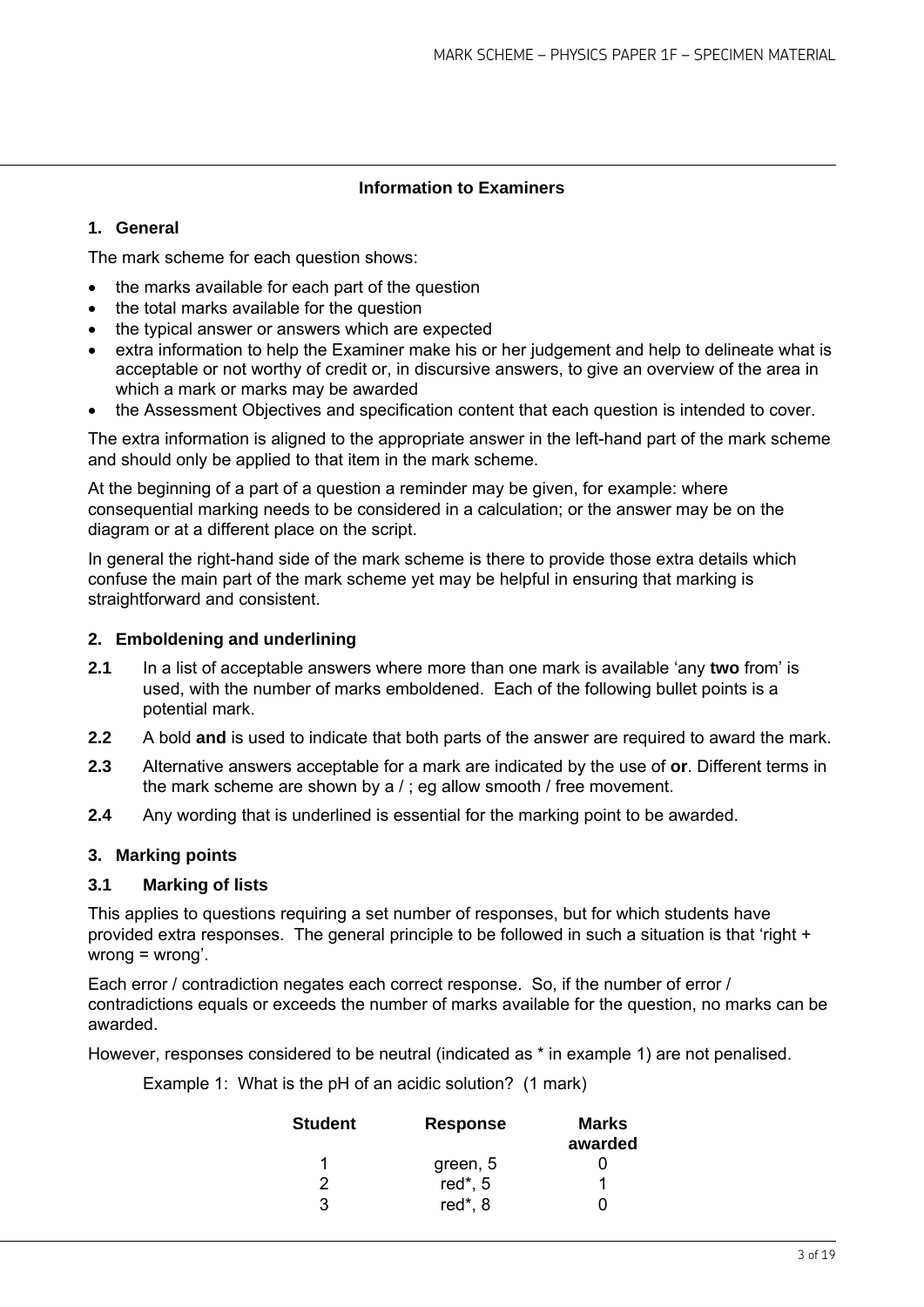Example 2: Name two planets in the solar system. (2 marks)

| <b>Student</b> | <b>Response</b>     | <b>Marks awarded</b> |
|----------------|---------------------|----------------------|
|                | Neptune, Mars, Moon |                      |
| 2              | Neptune, Sun, Mars, | O                    |
|                | Moon                |                      |

#### **3.2 Use of chemical symbols / formulae**

If a student writes a chemical symbol / formula instead of a required chemical name, full credit can be given if the symbol / formula is correct and if, in the context of the question, such action is appropriate.

# **3.3 Marking procedure for calculations**

Marks should be awarded for each stage of the calculation completed correctly, as students are instructed to show their working.

Full marks can however be given for a correct numerical answer, without any working shown.

#### **3.4 Interpretation of 'it'**

Answers using the word 'it' should be given credit only if it is clear that the 'it' refers to the correct subject.

#### **3.5 Errors carried forward**

Any error in the answers to a structured question should be penalised once only.

Papers should be constructed in such a way that the number of times errors can be carried forward is kept to a minimum. Allowances for errors carried forward are most likely to be restricted to calculation questions and should be shown by the abbreviation e.c.f. in the marking scheme.

# **3.6 Phonetic spelling**

The phonetic spelling of correct scientific terminology should be credited **unless** there is a possible confusion with another technical term.

# **3.7 Brackets**

(…..) are used to indicate information which is not essential for the mark to be awarded but is included to help the examiner identify the sense of the answer required.

# **3.8 Ignore / Insufficient / Do not allow**

Ignore or insufficient are used when the information given is irrelevant to the question or not enough to gain the marking point. Any further correct amplification could gain the marking point.

Do **not** allow means that this is a wrong answer which, even if the correct answer is given as well, will still mean that the mark is not awarded.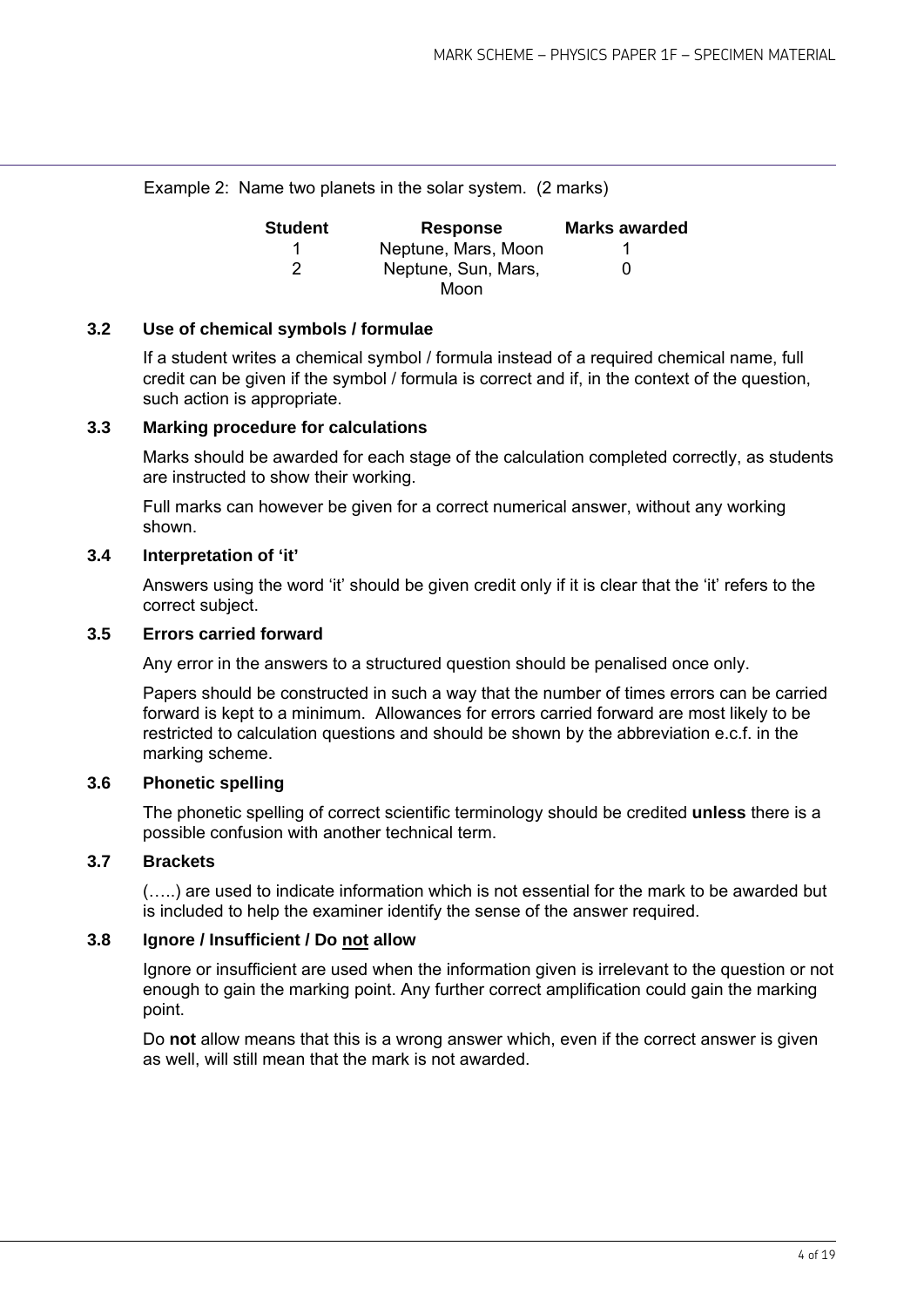# Level of response marking instructions

Level of response mark schemes are broken down into levels, each of which has a descriptor. The descriptor for the level shows the average performance for the level. There are marks in each level.

Before you apply the mark scheme to a student's answer read through the answer and annotate it (as instructed) to show the qualities that are being looked for. You can then apply the mark scheme.

# Step 1 Determine a level

Start at the lowest level of the mark scheme and use it as a ladder to see whether the answer meets the descriptor for that level. The descriptor for the level indicates the different qualities that might be seen in the student's answer for that level. If it meets the lowest level then go to the next one and decide if it meets this level, and so on, until you have a match between the level descriptor and the answer. With practice and familiarity you will find that for better answers you will be able to quickly skip through the lower levels of the mark scheme.

When assigning a level you should look at the overall quality of the answer and not look to pick holes in small and specific parts of the answer where the student has not performed quite as well as the rest. If the answer covers different aspects of different levels of the mark scheme you should use a best fit approach for defining the level and then use the variability of the response to help decide the mark within the level, ie if the response is predominantly level 3 with a small amount of level 4 material it would be placed in level 3 but be awarded a mark near the top of the level because of the level 4 content.

# Step 2 Determine a mark

Once you have assigned a level you need to decide on the mark. The descriptors on how to allocate marks can help with this. The exemplar materials used during standardisation will help. There will be an answer in the standardising materials which will correspond with each level of the mark scheme. This answer will have been awarded a mark by the Lead Examiner. You can compare the student's answer with the example to determine if it is the same standard, better or worse than the example. You can then use this to allocate a mark for the answer based on the Lead Examiner's mark on the example.

You may well need to read back through the answer as you apply the mark scheme to clarify points and assure yourself that the level and the mark are appropriate.

Indicative content in the mark scheme is provided as a guide for examiners. It is not intended to be exhaustive and you must credit other valid points. Students do not have to cover all of the points mentioned in the Indicative content to reach the highest level of the mark scheme.

You should ignore any irrelevant points made. However, full marks can be awarded only if there are no incorrect statements that contradict a correct response.

An answer which contains nothing of relevance to the question must be awarded no marks.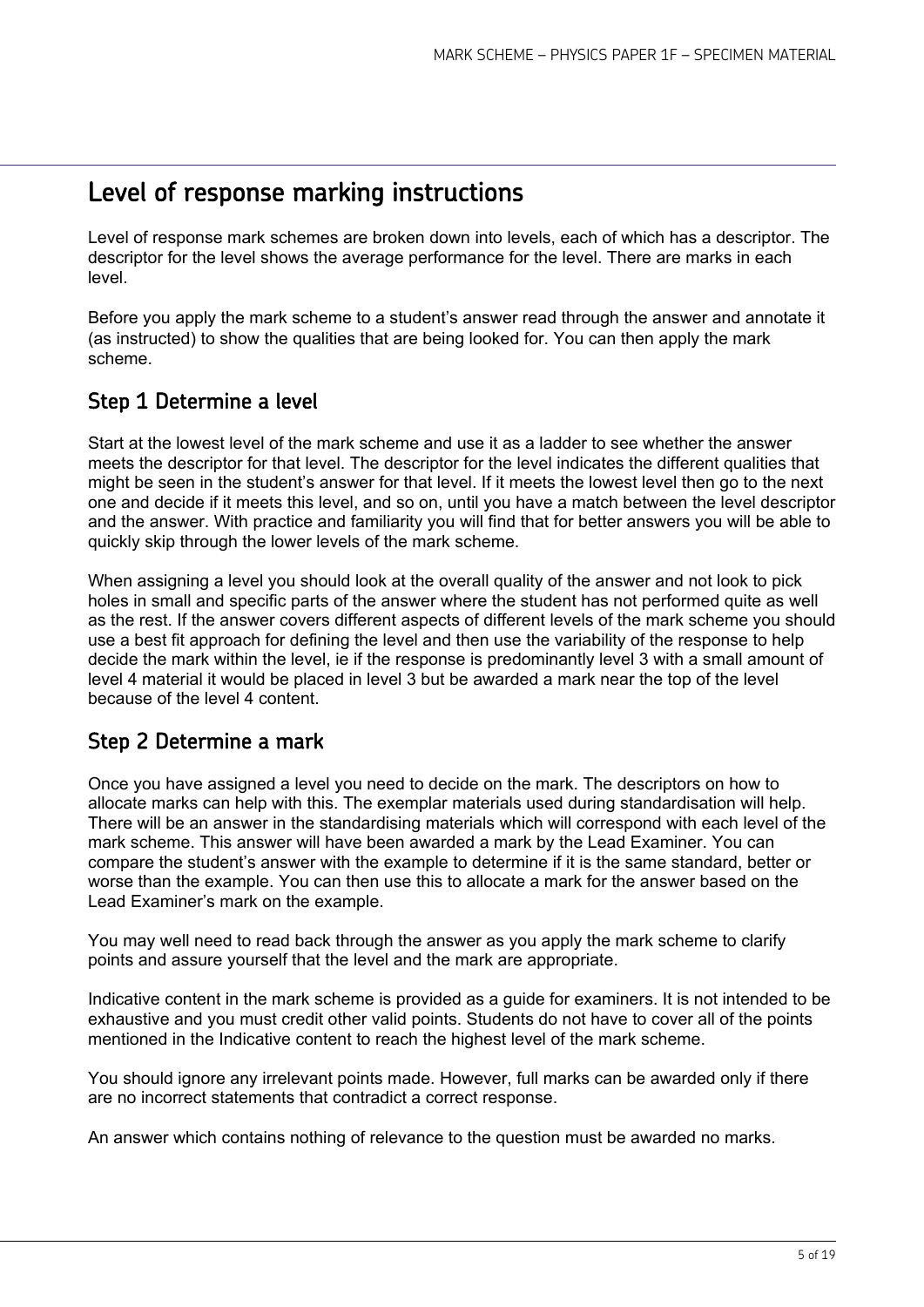| Question     | <b>Answers</b>                 | <b>Extra information</b>        | <b>Mark</b>    | <b>AO/</b><br>Spec. Ref. |
|--------------|--------------------------------|---------------------------------|----------------|--------------------------|
| 01.1         | range of speeds                |                                 | 1              | AO1/1                    |
|              | moving in different directions | accept random motion            | 1              | 4.3.3.1                  |
| 01.2         | internal energy                |                                 | 1              | AO1/1                    |
|              |                                |                                 |                | 4.3.2.1                  |
| 01.3         | density = $mass / volume$      |                                 | 1              | AO1/1                    |
|              |                                |                                 |                | 4.3.1.1                  |
| 01.4         | 0.00254/0.0141                 |                                 | 1              | AO2/1                    |
|              | 0.18                           |                                 | $\overline{1}$ | AO2/1                    |
|              |                                | accept 0.18 with no working for |                |                          |
|              | kg/m <sup>3</sup>              | the 2 calculation marks         | 1              | AO1/1                    |
|              |                                |                                 |                | 4.3.1.1                  |
| <b>Total</b> |                                |                                 | $\overline{7}$ |                          |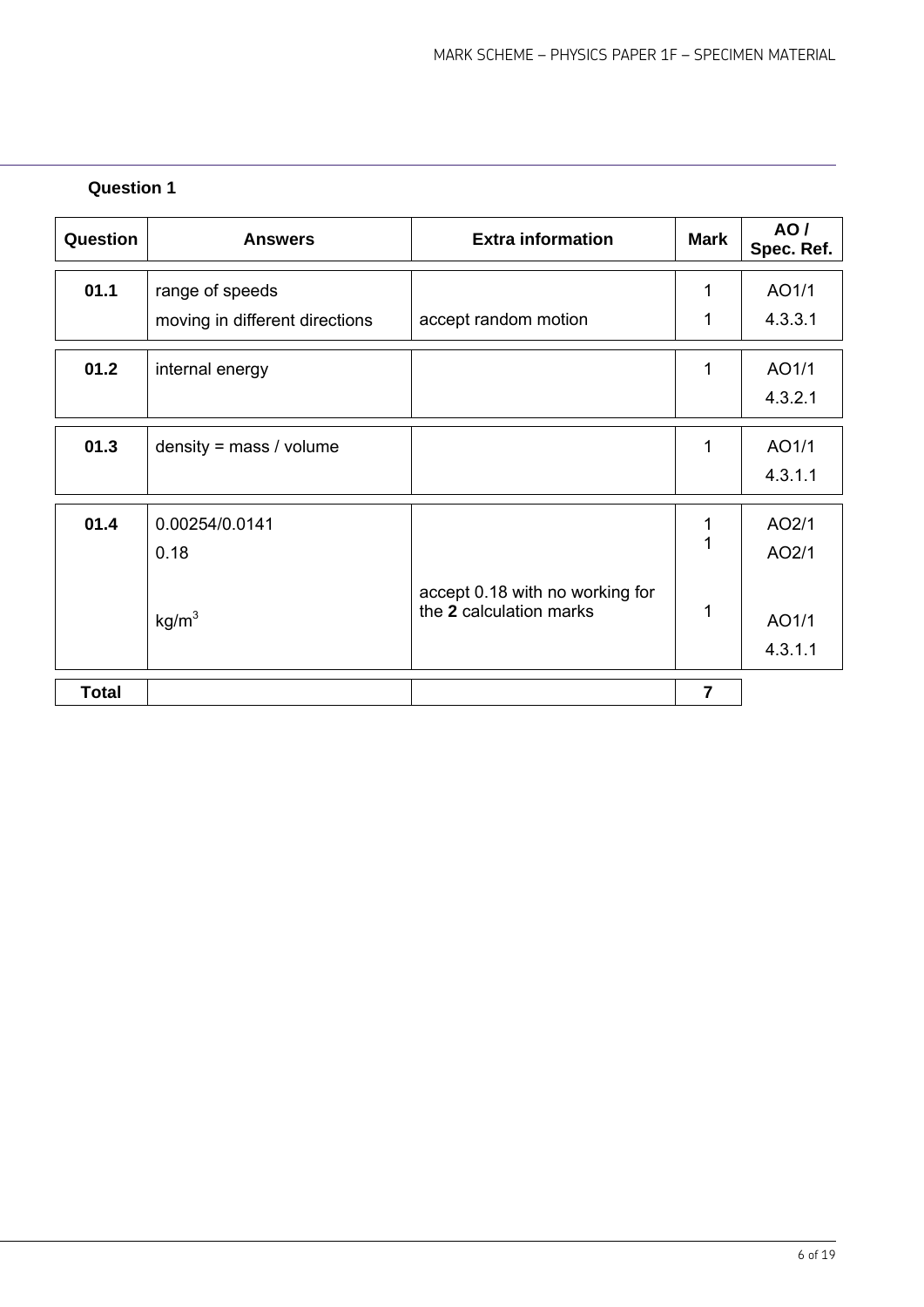| Question       | <b>Answers</b>                                                                                                                                                                                                                                                | <b>Extra information</b> |         | <b>Mark</b> | AO/<br>Spec. Ref.   |
|----------------|---------------------------------------------------------------------------------------------------------------------------------------------------------------------------------------------------------------------------------------------------------------|--------------------------|---------|-------------|---------------------|
| $\overline{2}$ | Level 3: A detailed and coherent explanation is provided.<br>The student gives examples that argue a strong case and<br>demonstrate deep knowledge. The student makes logical<br>links between clearly identified, relevant points.                           |                          | $5-6$   | 6           | 2xAO2/2             |
|                | Level 2: An attempt to link the description of the<br>experiment and the results with differences between the<br>two models. The student gives examples of where the<br>plum pudding model does not explain observations. The<br>logic used may not be clear. |                          | $3 - 4$ |             | 1xAO1/1<br>1xAO2/2  |
|                | Level 1: Simple statements are made that the nuclear<br>model is a better model. The response may fail to make<br>logical links between the points raised.                                                                                                    |                          | $1 - 2$ |             | 2x AO1/1<br>4.4.1.3 |
|                | No relevant content                                                                                                                                                                                                                                           |                          |         |             |                     |
|                | <b>Indicative content</b>                                                                                                                                                                                                                                     |                          |         |             |                     |
|                | • alpha particle scattering experiment                                                                                                                                                                                                                        |                          |         |             |                     |
|                | • alpha particles directed at gold foil                                                                                                                                                                                                                       |                          |         |             |                     |
|                | most alpha particles pass straight through                                                                                                                                                                                                                    |                          |         |             |                     |
|                | (so) most of atom is empty space                                                                                                                                                                                                                              |                          |         |             |                     |
|                | a few alpha particles deflected through large angles                                                                                                                                                                                                          |                          |         |             |                     |
|                | (so) mass is concentrated at centre of atom                                                                                                                                                                                                                   |                          |         |             |                     |
|                | (and) nucleus is (positively) charged                                                                                                                                                                                                                         |                          |         |             |                     |
|                | • plum pudding model has mass spread throughout atom                                                                                                                                                                                                          |                          |         |             |                     |
|                | • plum pudding model has charge spread throughout atom                                                                                                                                                                                                        |                          |         |             |                     |
| <b>Total</b>   |                                                                                                                                                                                                                                                               |                          |         | 6           |                     |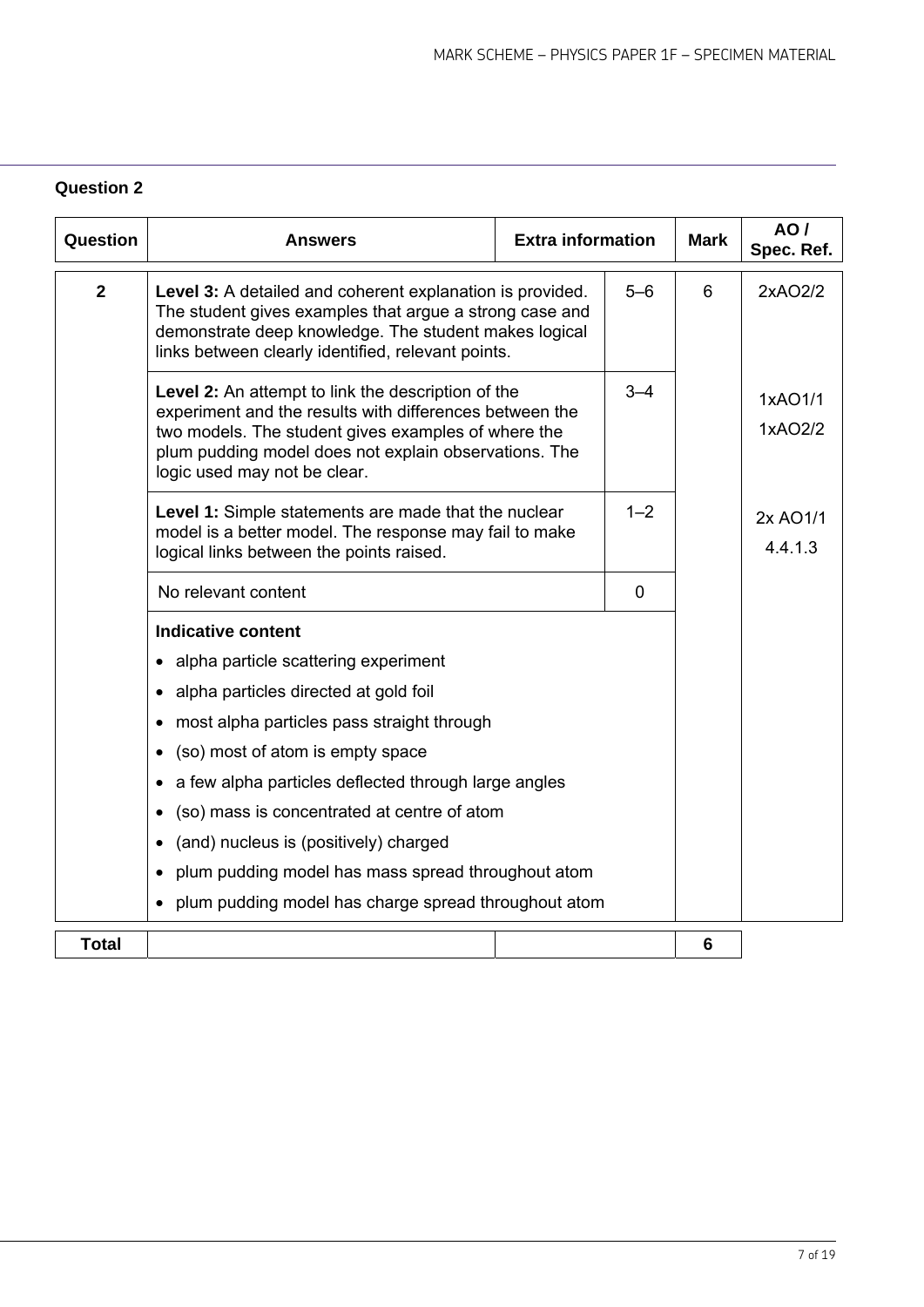| Question     | <b>Answers</b>                                                                                                                                                                                                                                                                          | <b>Extra information</b>                                                                                                 | <b>Mark</b>    | AO/<br>Spec. Ref.      |
|--------------|-----------------------------------------------------------------------------------------------------------------------------------------------------------------------------------------------------------------------------------------------------------------------------------------|--------------------------------------------------------------------------------------------------------------------------|----------------|------------------------|
| 03.1         | power output increases (to meet<br>demand) due to people<br>returning home from work /<br>school                                                                                                                                                                                        | accept many electrical<br>appliances are switched on<br>(which increases demand)<br>accept other sensible<br>suggestions | 1              | AO3/1a<br>4.1.3        |
| 03.2         | 00.00                                                                                                                                                                                                                                                                                   | accept midnight<br>allow answers between 00.00<br>and 04.00                                                              | 1              | AO3/1a<br>4.1.3<br>WS3 |
| 03.3         | any two from:<br>conserves fuel reserves<br>spare capacity to compensate<br>$\bullet$<br>for unreliable renewable<br>resources<br>provides spare capacity in<br>$\bullet$<br>case of power station<br>emergency shut-down<br>• so as to not make<br>unnecessary environmental<br>impact |                                                                                                                          | $\overline{2}$ | AO2/1<br>4.1.3         |
| <b>Total</b> |                                                                                                                                                                                                                                                                                         |                                                                                                                          | 4              |                        |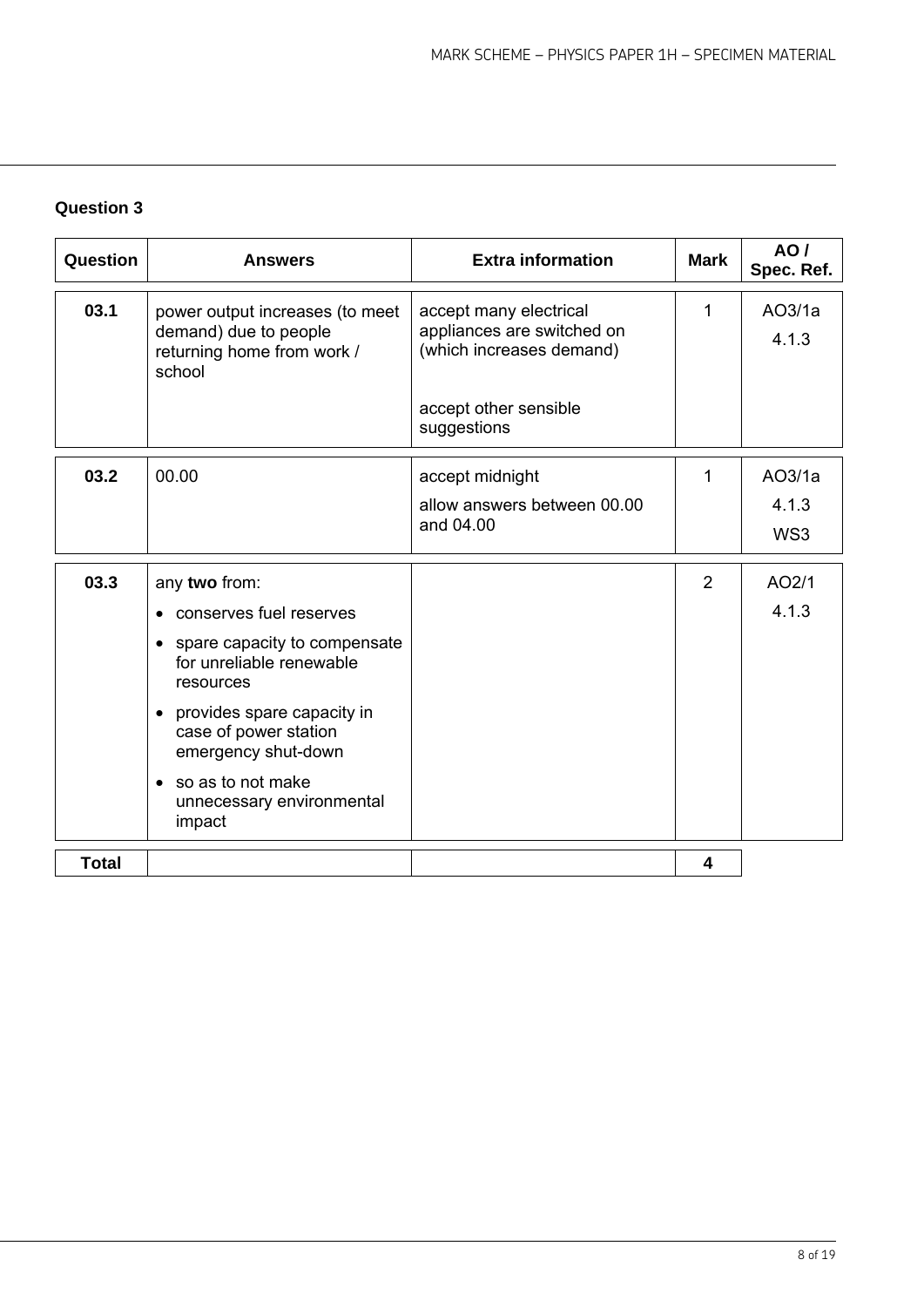| Question     | <b>Answers</b>                                                                       | <b>Extra information</b>                               | <b>Mark</b>  | AO/<br>Spec. Ref. |
|--------------|--------------------------------------------------------------------------------------|--------------------------------------------------------|--------------|-------------------|
| 04.1         | $0.1$ ( $^{\circ}$ C)                                                                |                                                        | 1            | AO3/3a            |
|              |                                                                                      |                                                        |              | 4.1.1.3           |
|              |                                                                                      |                                                        |              | <b>WS2.3</b>      |
| 04.2         | power = energy transferred /                                                         | allow $P = E / t$                                      | 1            | AO1/1             |
|              | time                                                                                 |                                                        |              | 4.1.1.4           |
| 04.3         | correct substitution ie 1050 / 300                                                   |                                                        | 1            | AO2/1             |
|              | $3.5 \, (W)$                                                                         |                                                        | 1            | AO2/1             |
|              |                                                                                      | accept 3.5 (W) with no working<br>shown for 2 marks    |              | 4.1.1.4           |
| 04.4         | $1050 = m \times 4200 \times 0.6$                                                    | (substitution)                                         | $\mathbf{1}$ | AO2/2             |
|              | $m = 1050 / (4200 \times 0.6)$                                                       | (rearrangement)                                        |              | 4.1.1.3           |
|              | $m = 0.417$ (kg)                                                                     | (answer)                                               | 1            |                   |
|              |                                                                                      | accept 0.417 (kg) with no<br>working shown for 3 marks |              |                   |
| 04.5         | any one from:                                                                        |                                                        | 1            | AO3/3a            |
|              | energy used to heat metal<br>$\bullet$<br>pan (as well as the water)                 |                                                        |              | 4.1.1.3<br>WS3    |
|              | energy transfer to the<br>$\bullet$<br>surroundings (through the<br>insulation)      |                                                        |              |                   |
|              | angle of solar radiation will<br>$\bullet$<br>have changed during<br>investigation   |                                                        |              |                   |
|              | intensity of solar radiation<br>$\bullet$<br>may have varied during<br>investigation |                                                        |              |                   |
| <b>Total</b> |                                                                                      |                                                        | 8            |                   |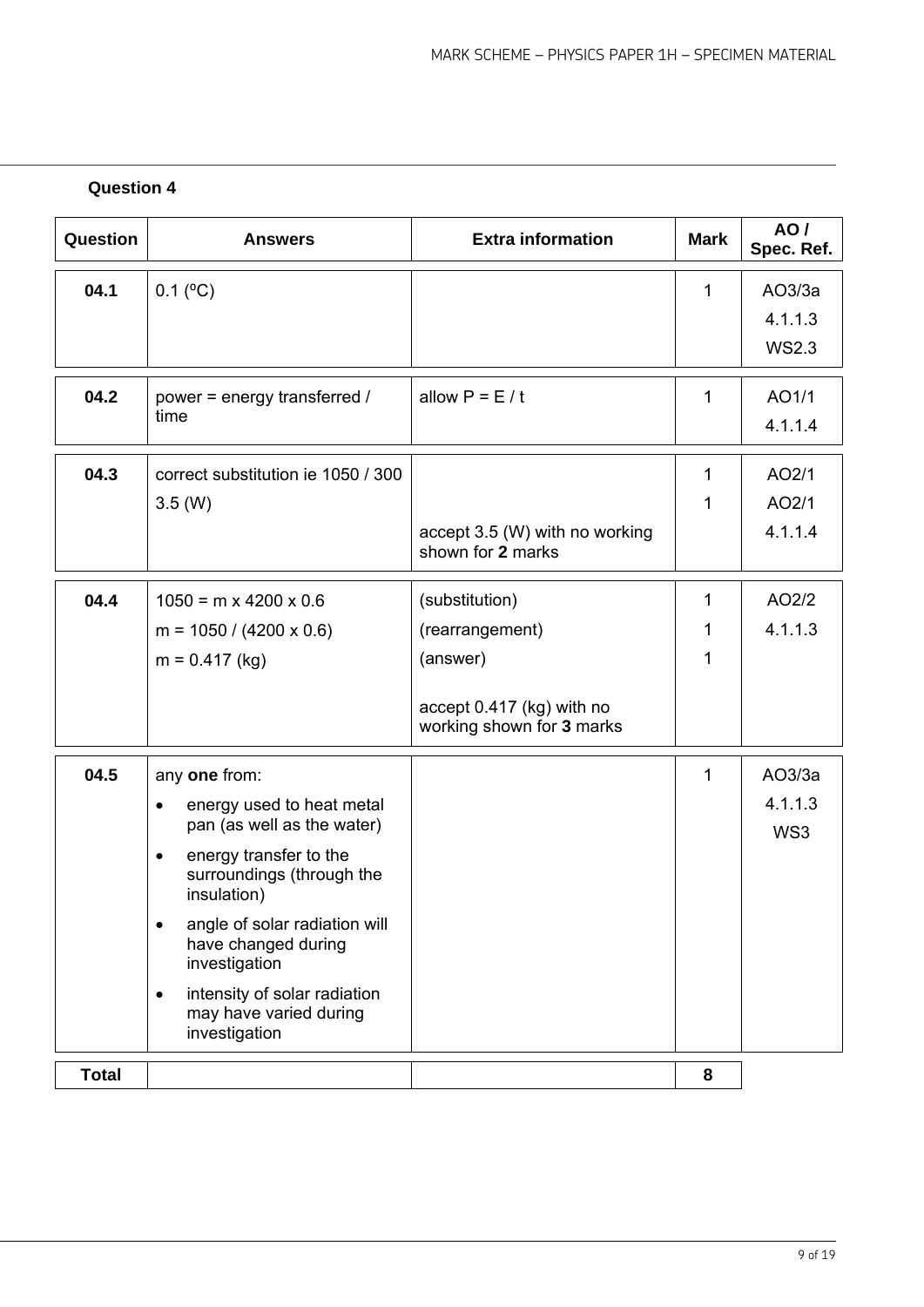| Question     | <b>Answers</b>                                  | <b>Extra information</b>                         | <b>Mark</b>    | AO/<br>Spec. Ref. |
|--------------|-------------------------------------------------|--------------------------------------------------|----------------|-------------------|
| 05.1         | weight (lifted)                                 |                                                  | $\mathbf{1}$   | AO3/3a            |
|              | or                                              |                                                  |                | 4.1.2.2           |
|              | height (lifted)                                 |                                                  |                | WS <sub>2</sub>   |
| 05.2         | any two from:                                   |                                                  | $\overline{2}$ | AO3/3a            |
|              | • calculate a mean                              |                                                  |                | 4.1.2.2           |
|              | • spot anomalies                                |                                                  |                | WS3               |
|              | • reduce the effect of random<br>errors         |                                                  |                |                   |
| 05.3         | as speed increases, the<br>efficiency increases |                                                  | 1              | AO3/2b<br>4.1.2.1 |
|              | (but) graph tends towards a<br>constant value   |                                                  | 1              |                   |
|              | or<br>appears to reach a limit                  | accept efficiency cannot be<br>greater than 100% |                |                   |
|              |                                                 |                                                  |                |                   |
| 05.4         | heating the surroundings                        |                                                  | 1              | AO1/1             |
|              |                                                 |                                                  |                | 4.1.2.1           |
| 05.5         | 0(%)                                            |                                                  | 1              | AO1/1             |
|              |                                                 |                                                  |                | 4.1.2.2           |
| <b>Total</b> |                                                 |                                                  | $\overline{7}$ |                   |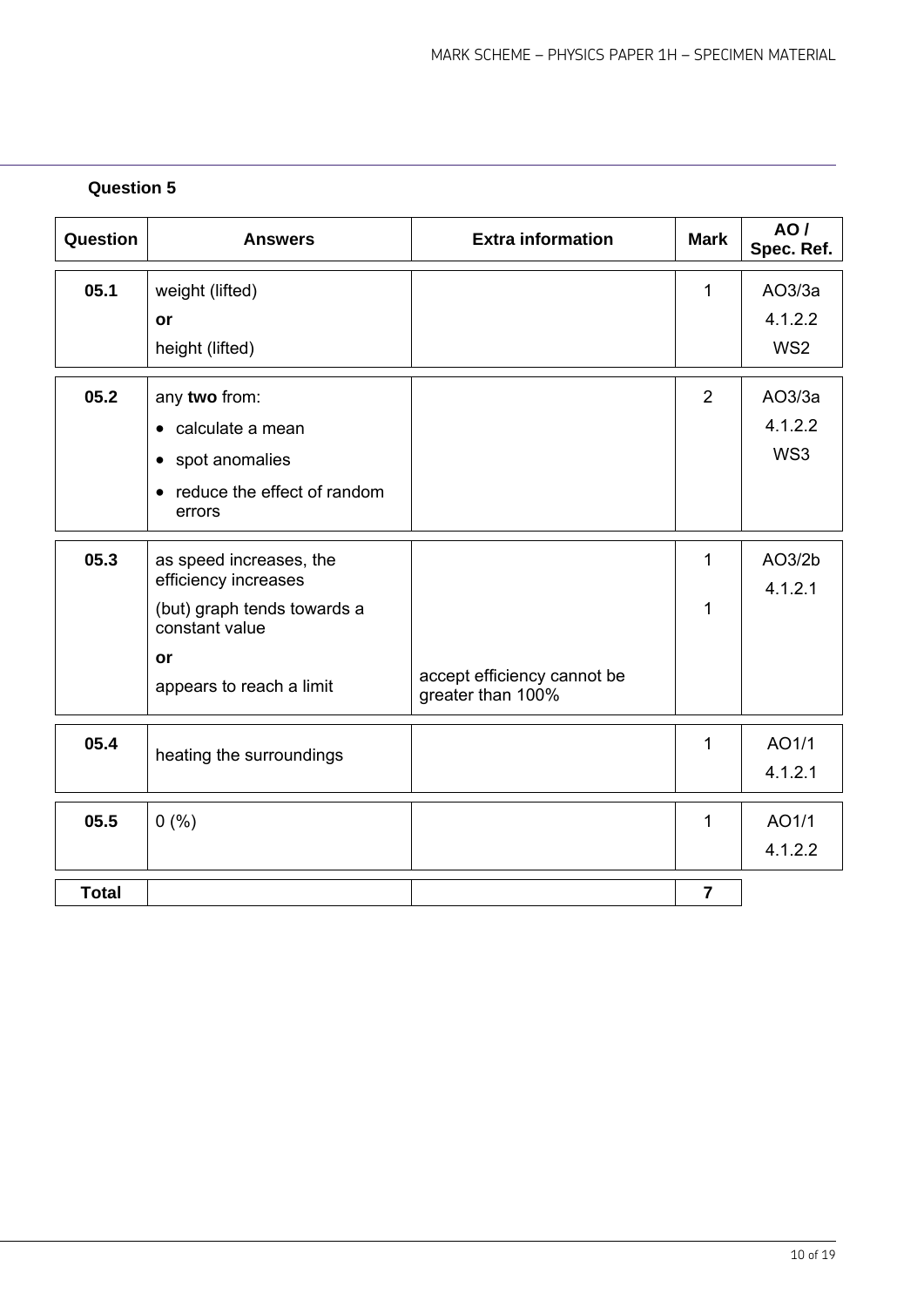| Question | <b>Answers</b>                                                       | <b>Extra information</b>                     | <b>Mark</b> | AO/<br>Spec. Ref. |
|----------|----------------------------------------------------------------------|----------------------------------------------|-------------|-------------------|
| 06.1     | negatively charged                                                   |                                              | 1           | AO1/1             |
|          | electrons are transferred                                            |                                              |             | 4.2.5.1           |
|          | from the (neutral) object                                            |                                              |             |                   |
| 06.2     | minimum of four lines drawn<br>perpendicular to surface of<br>sphere | judge by eye                                 | 1           | AO1/1<br>4.2.5.2  |
|          | minimum of one arrow shown<br>pointing away from sphere              | do not accept any arrow pointing<br>inwards. | 1           |                   |
| 06.3     | Q                                                                    |                                              | 1           | AO3/1a            |
|          |                                                                      |                                              |             | 4.2.5.2           |
| Total    |                                                                      |                                              | 6           |                   |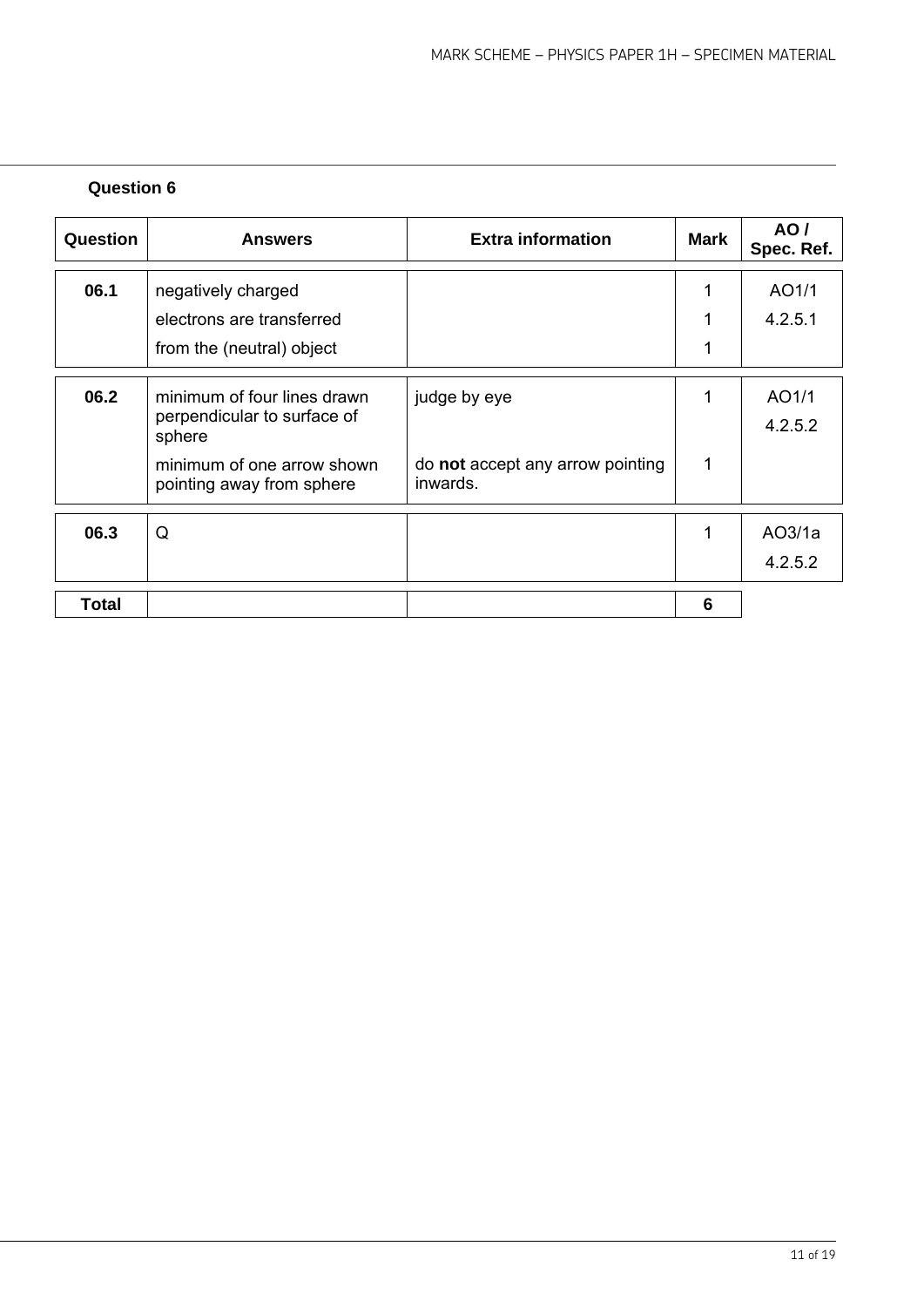| Question     | <b>Answers</b>                    | <b>Extra information</b> | <b>Mark</b>    | <b>AO</b> /<br>Spec. Ref. |
|--------------|-----------------------------------|--------------------------|----------------|---------------------------|
| 07.1         | $V = 0.10 \times 45$              |                          | 1              | AO2/1                     |
|              | 4.5 (V)                           |                          | 1              | 4.2.2                     |
|              |                                   |                          |                | 4.2.1.3                   |
|              |                                   |                          |                |                           |
| 07.2         | $R = 12 / 0.10$                   |                          | 1              | AO2/1                     |
|              |                                   |                          |                | 4.2.2                     |
|              | total resistance = $120 (\Omega)$ |                          | 1              | 4.2.1.3                   |
|              | $R = 120 - 105 = 15 (\Omega)$     |                          | 1              |                           |
|              |                                   |                          |                |                           |
| 07.3         | (total) resistance decreases      |                          | 1              | AO1/2                     |
|              | (so) current increases            |                          | 1              | 4.2.2                     |
|              |                                   |                          |                | 4.2.1.3                   |
| <b>Total</b> |                                   |                          | $\overline{7}$ |                           |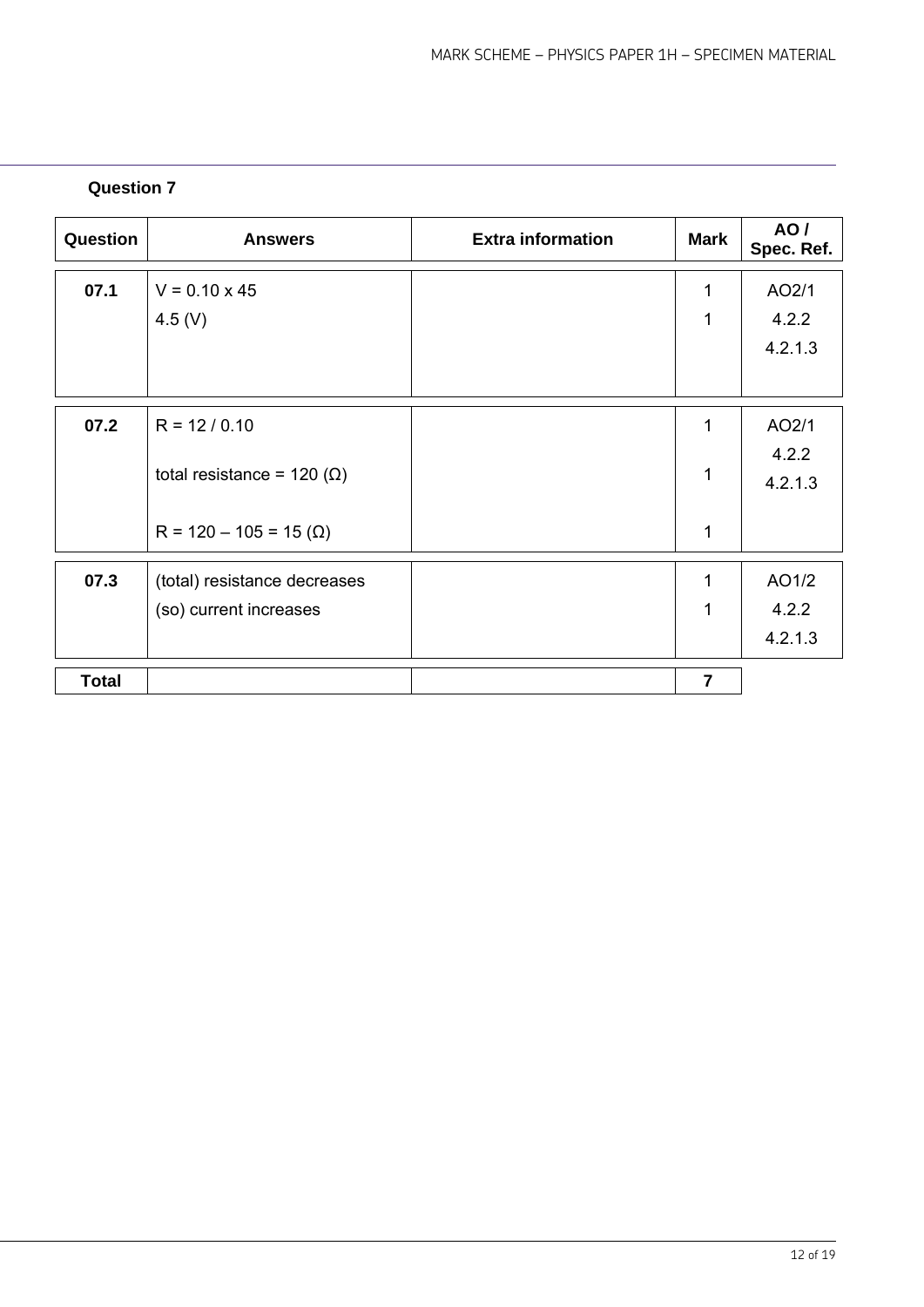| Question     | <b>Answers</b>                                                                          | <b>Extra information</b>                                                 | <b>Mark</b>  | AO/<br>Spec. Ref.  |
|--------------|-----------------------------------------------------------------------------------------|--------------------------------------------------------------------------|--------------|--------------------|
| 08.1         |                                                                                         | battery in series with bulb and<br>ammeter                               | 1            | AO1/2<br>4.2.1.1/3 |
|              |                                                                                         | voltmeter in parallel with bulb                                          | 1            | <b>WS2.2</b>       |
|              |                                                                                         | variable resistor                                                        | 1            |                    |
|              | A                                                                                       | or                                                                       |              |                    |
|              |                                                                                         | variable power pack                                                      |              |                    |
|              |                                                                                         | or                                                                       |              |                    |
|              |                                                                                         | potentiometer                                                            |              |                    |
| 08.2         | A is brighter because it has a<br>higher current (than lamp B at<br>any $p.d.$ )        |                                                                          | 1            | AO3/1a             |
|              | (therefore A has a) higher power                                                        | accept higher energy output per                                          | $\mathbf{1}$ | AO1/1              |
|              | output (than bulb B)                                                                    | second                                                                   |              | 4.2.4.1/3          |
|              |                                                                                         |                                                                          |              |                    |
| 08.3         | lower current (than lamp A) for<br>the same potential difference                        | accept answer in terms of<br>$R = V/I$                                   | 1            | AO1/1              |
|              | lower gradient (than lamp A)                                                            |                                                                          | 1            | AO2/2              |
|              |                                                                                         |                                                                          |              | 4.2.1.3/4          |
|              |                                                                                         |                                                                          |              |                    |
| 08.4         | $0 - 2$ Volts                                                                           | allow a range from 0 V up to any                                         | 1            | AO3/2b             |
|              |                                                                                         | value between 1 and 2 V.                                                 |              | 4.2.1.3/4          |
|              | (for an ohmic conductor) current<br>is directly proportional to<br>potential difference | allow lines (of best fit) are<br>straight and pass through the<br>origin | 1            |                    |
|              | (so) resistance is constant                                                             |                                                                          | 1            |                    |
| <b>Total</b> |                                                                                         |                                                                          | 10           |                    |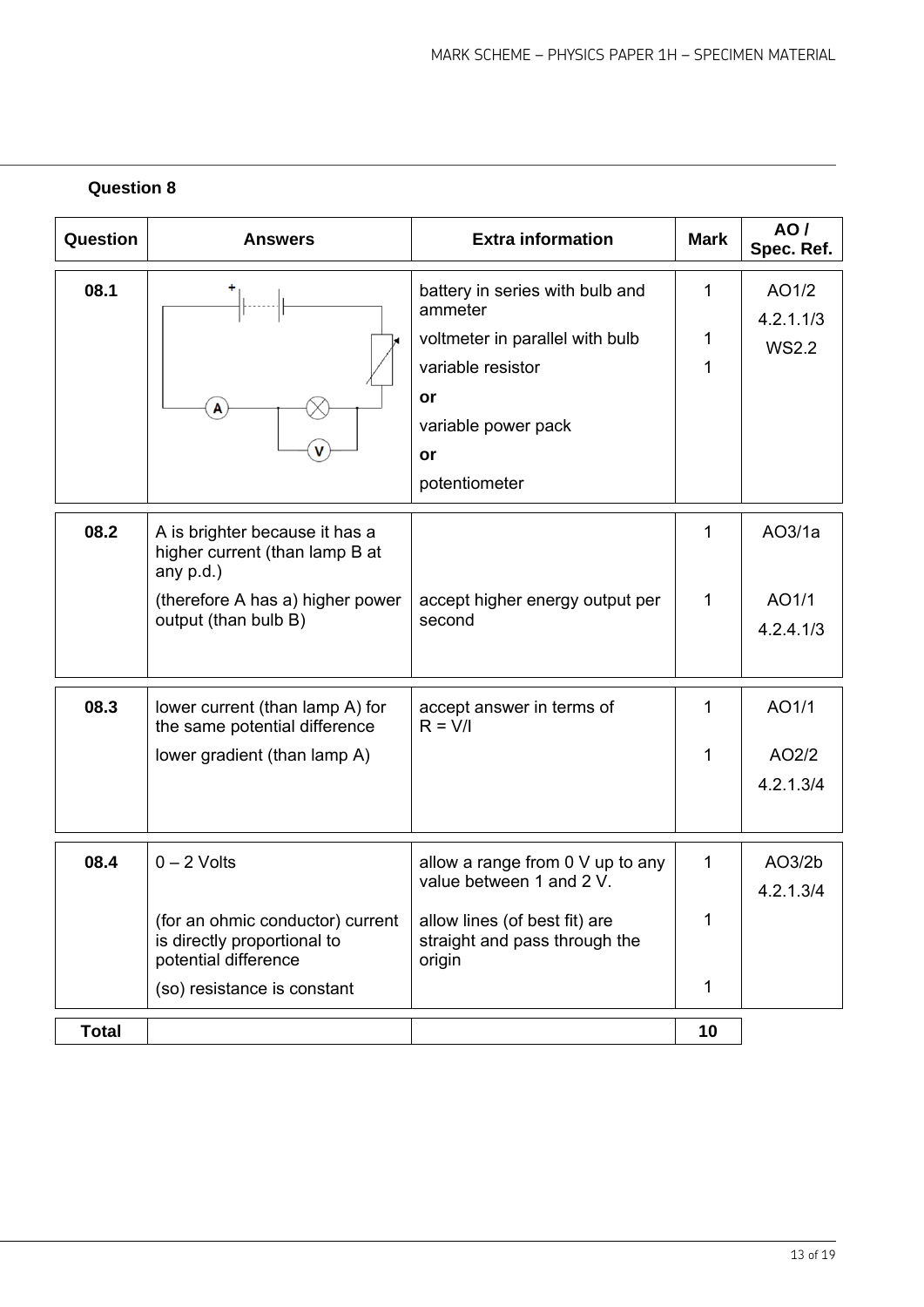| Question     | <b>Answers</b>                                                  | <b>Extra information</b>         | <b>Mark</b>  | <b>AO/</b><br>Spec. Ref. |
|--------------|-----------------------------------------------------------------|----------------------------------|--------------|--------------------------|
| 09.1         | cannot predict which dice / atom                                | accept answers given in terms    | $\mathbf{1}$ | AO3/1b                   |
|              | will 'decay'                                                    | of 'roll a 6'                    |              | 4.4.2.3                  |
|              | cannot predict when a dice /<br>atom will 'decay'               |                                  | 1            | WS1                      |
| 09.2         | 3.6 to 3.7 (rolls)                                              | allow 1 mark for attempt to read | 2            | AO2/2                    |
|              |                                                                 | graph when number of dice $= 50$ |              | 4.4.2.3                  |
|              |                                                                 |                                  |              | WS3                      |
| 09.3         | 90                                                              |                                  | 1            | AO2/1                    |
|              |                                                                 |                                  |              | 4.4.2.2                  |
| 09.4         | uranium                                                         |                                  | $\mathbf{1}$ | AO2/1                    |
|              |                                                                 |                                  |              | 4.4.1.2                  |
| 09.5         | beta                                                            |                                  | $\mathbf{1}$ | AO1/1                    |
|              | proton number has gone up (as                                   |                                  | 1            | AO3/2a                   |
|              | neutron decays to proton and<br>$e^-$                           |                                  |              | 4.4.2.2                  |
| 09.6         | prevents contamination                                          |                                  | $\mathbf{1}$ | AO1/1                    |
|              | or                                                              |                                  |              |                          |
|              | prevents transfer of radioactive<br>material to teacher's hands |                                  |              |                          |
|              | which would cause damage /                                      |                                  | $\mathbf 1$  | AO2/1                    |
|              | irradiation over a longer time<br>period.                       |                                  |              | 4.4.2.4                  |
| <b>Total</b> |                                                                 |                                  | 10           |                          |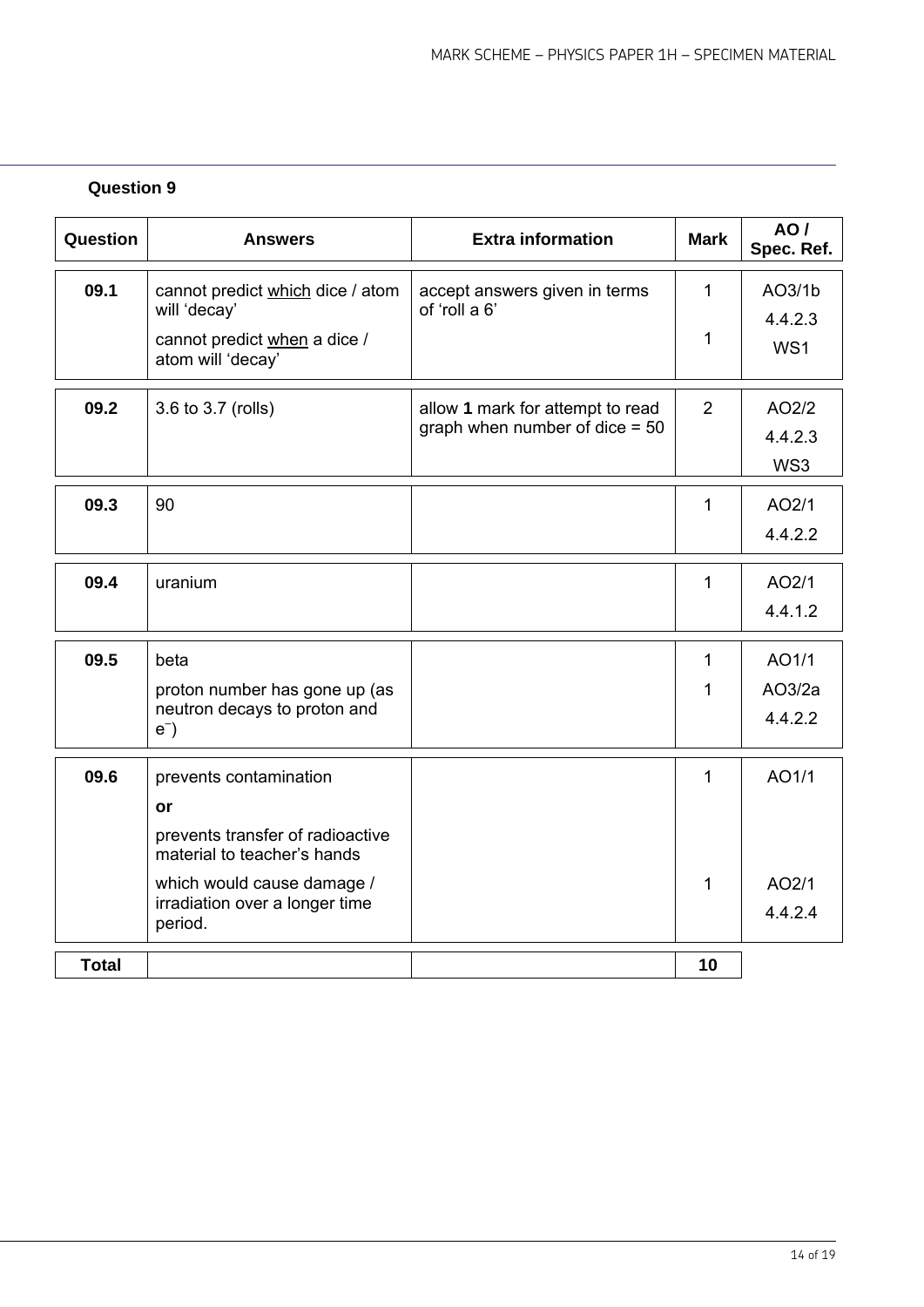| Question     | <b>Answers</b>                                                                                               | <b>Extra information</b>                                                                                    | <b>Mark</b>    | <b>AO/</b><br>Spec. Ref. |
|--------------|--------------------------------------------------------------------------------------------------------------|-------------------------------------------------------------------------------------------------------------|----------------|--------------------------|
|              |                                                                                                              |                                                                                                             |                |                          |
| 10.1         | Nucleus splitting into two<br>fragments and releasing two or                                                 | This diagram would gain all 3<br>marks:                                                                     | 1              | AO1/1                    |
|              | three neutrons                                                                                               | Neutron<br>Neutron <sup>®</sup><br>Neutron<br>Neutron<br>Neutron                                            |                | 4.4.4.1                  |
|              | (at least one) fission neutron<br>shown to be absorbed by<br>additional large nucleus and<br>causing fission |                                                                                                             | 1              |                          |
|              | two or three additional neutrons<br>released from fission reaction                                           |                                                                                                             | 1              |                          |
| 10.2         | lowering the control rods<br>increases the number of<br>neutrons absorbed                                    | accept converse description                                                                                 | 1              | AO2/2                    |
|              | (so) energy released decreases                                                                               |                                                                                                             | $\mathbf{1}$   | AO1/1                    |
|              |                                                                                                              | allow changing the position of<br>the control rods affects the<br>number of neutrons absorbed<br>for 1 mark |                | 4.4.4.1                  |
| 10.3         | rate of increase between 240                                                                                 |                                                                                                             | $\overline{2}$ | AO2/1                    |
|              | and 276 (MW / min)                                                                                           | allow 1 mark for attempt to<br>calculate gradient of line at 10<br>minutes                                  |                | 4.4.4.1                  |
| <b>Total</b> |                                                                                                              |                                                                                                             | $\overline{7}$ |                          |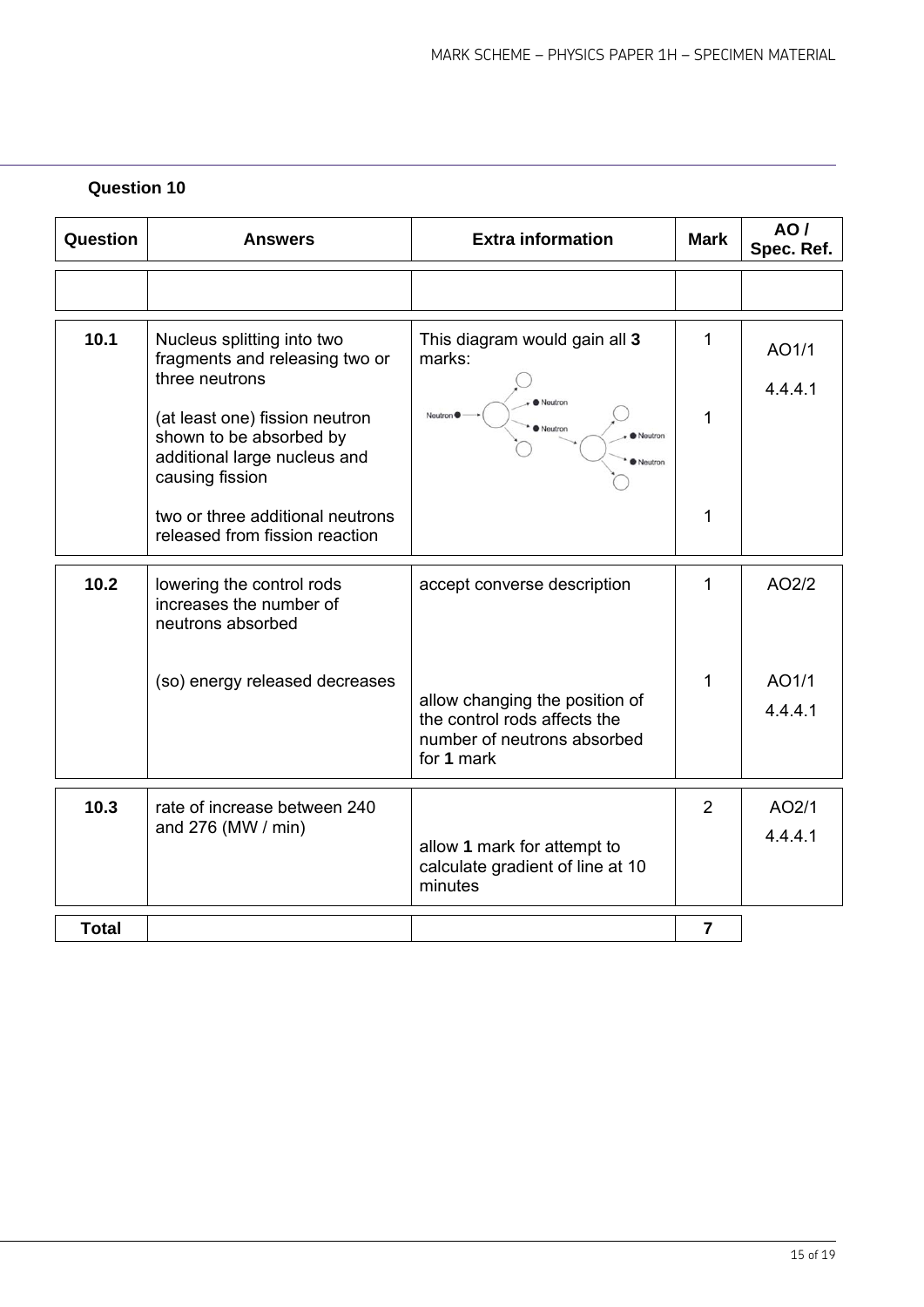| Question | <b>Answers</b>                                    | <b>Extra information</b>                                                                             | <b>Mark</b>  | AO/<br>Spec. Ref. |
|----------|---------------------------------------------------|------------------------------------------------------------------------------------------------------|--------------|-------------------|
| 11.1     | $g.p.e. = mass \times gravitational$              | $accept Ep = mgh$                                                                                    | $\mathbf{1}$ | AO1/1             |
|          | field strength × height                           |                                                                                                      |              | 4.1.1.2           |
|          |                                                   |                                                                                                      |              |                   |
| 11.2     | $E_p = 50 \times 9.8 \times 20$                   |                                                                                                      | 1            | AO2/1             |
|          | 9800 (J)                                          |                                                                                                      | 1            | 4.1.1.2           |
|          |                                                   | allow 9800 (J) with no working<br>shown for 2 marks                                                  |              |                   |
|          |                                                   | answer may also be correctly<br>calculated using $W = Fs$<br>ie allow $W = 490 \times 20$ for 1 mark |              |                   |
|          |                                                   | or answer of 9800 (J) using this<br>method for 2 marks                                               |              |                   |
| 11.3     | 7840 (J)                                          | allow ecf from '11.2'                                                                                | 1            | AO2/1             |
|          |                                                   |                                                                                                      |              | 4.1.1.2           |
| 11.4     | $7840 = \frac{1}{2} \times 50 \times \frac{1}{2}$ |                                                                                                      | 1            | AO2/1             |
|          |                                                   |                                                                                                      |              | 4.1.1.2           |
|          | $v = \sqrt{\frac{7840}{1/2 \times 50}}$           | allow $v^2 = \frac{7840}{(1/2 \times 50)}$ for this point                                            | 1            |                   |
|          | 17.7(0875) (m/s)                                  |                                                                                                      | 1            |                   |
|          | $18$ (m/s)                                        |                                                                                                      | 1            |                   |
|          |                                                   | allow ecf from '11.3' correctly<br>calculated for 3 marks                                            |              |                   |
|          |                                                   | allow 18 (m/s) with no working<br>for 2 marks                                                        |              |                   |
|          |                                                   | answer may also be correctly<br>calculated using $v^2 - u^2 = 2$ as                                  |              |                   |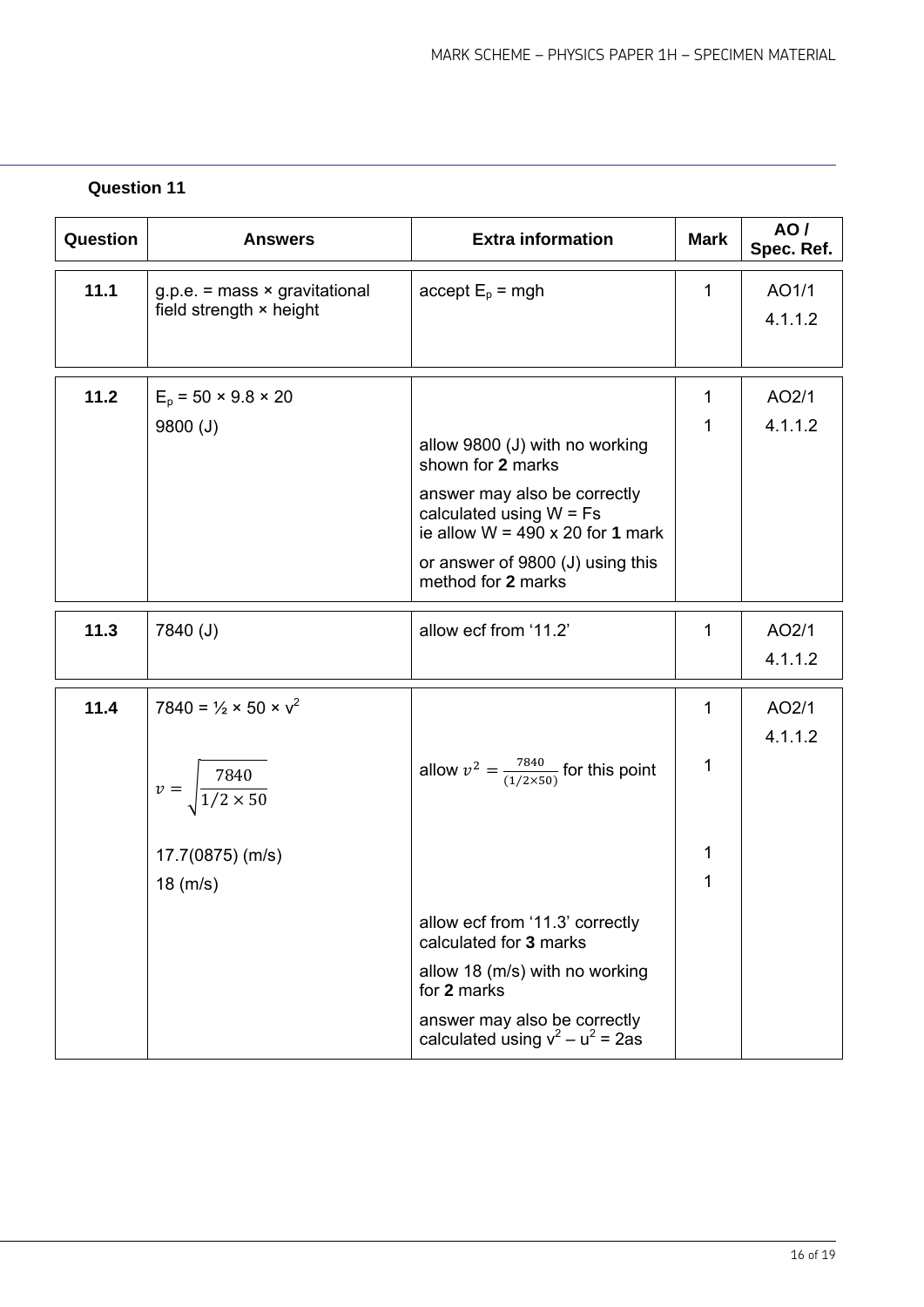| 11.5  | extension = $35 \,$ (m) and<br>conversion of 24.5 kJ to 24500 J<br>24 500 = $\frac{1}{2}$ x k x 35 <sup>2</sup><br>40 | allow 40 with no working shown<br>for 3 marks<br>an answer of '16.2' gains 2<br>marks | 1<br>1<br>1 | AO2/2<br>4.1.1.2<br><b>WS4.3</b> |
|-------|-----------------------------------------------------------------------------------------------------------------------|---------------------------------------------------------------------------------------|-------------|----------------------------------|
| Total |                                                                                                                       |                                                                                       | 11          |                                  |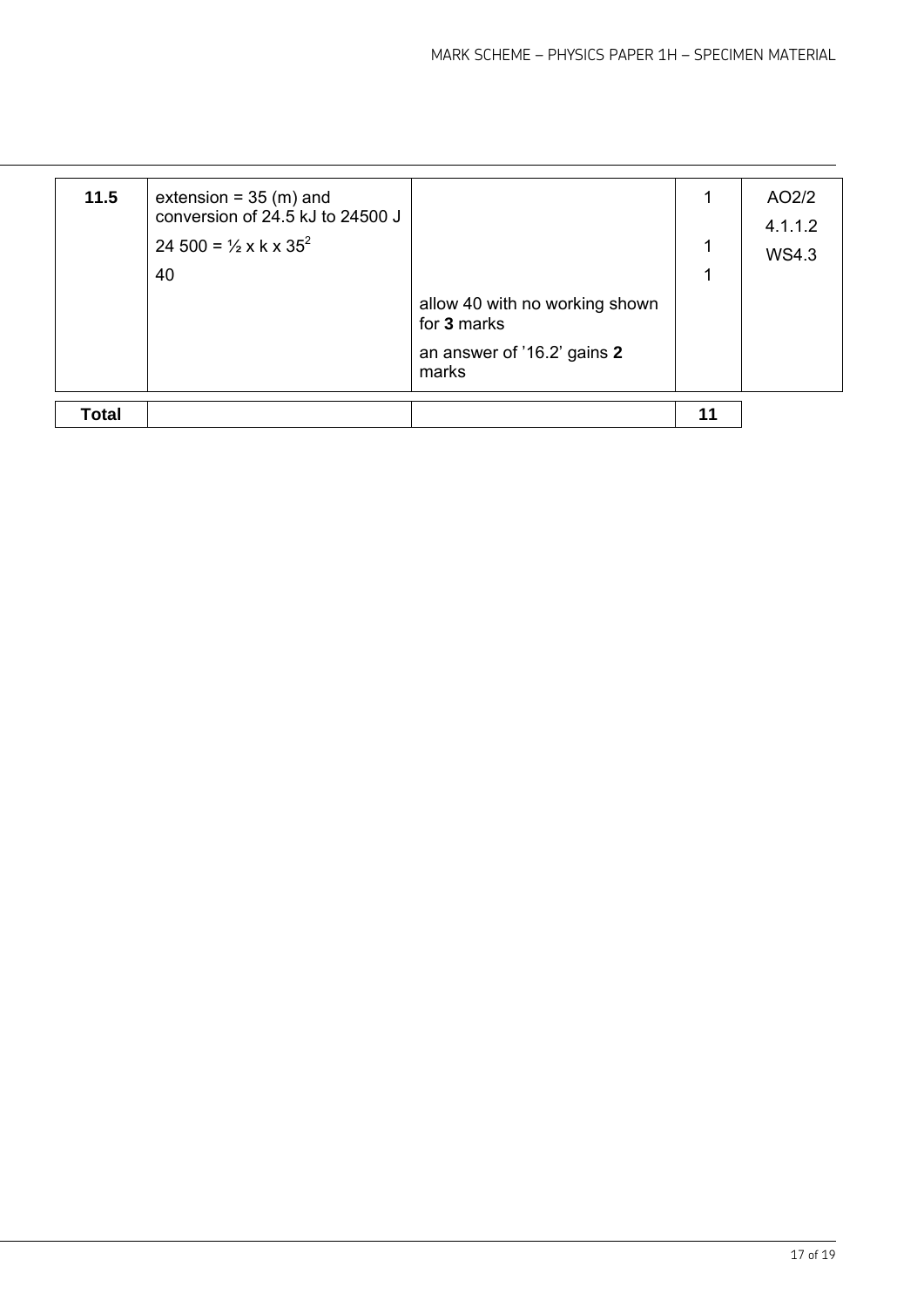| Question     | <b>Answers</b>                                                                                                                                                                                              | <b>Extra information</b> |         | <b>Mark</b> | <b>AO/</b><br>Spec. Ref.         |
|--------------|-------------------------------------------------------------------------------------------------------------------------------------------------------------------------------------------------------------|--------------------------|---------|-------------|----------------------------------|
| 12           | Level 3: Clear and coherent description of both methods<br>including equation needed to calculate density. Steps are<br>logically ordered and could be followed by someone else<br>to obtain valid results. |                          |         | 6           | AO1/2<br>4.3.1.1<br><b>WS2.2</b> |
|              | Level 2: Clear description of one method to measure<br>density or partial description of both methods. Steps may<br>not be logically ordered.                                                               |                          | $3 - 4$ |             | Required<br>practical            |
|              | Level 1: Basic description of measurements needed with<br>no indication of how to use them.                                                                                                                 |                          | $1 - 2$ |             |                                  |
|              | No relevant content                                                                                                                                                                                         |                          | 0       |             |                                  |
|              | <b>Indicative content</b>                                                                                                                                                                                   |                          |         |             |                                  |
|              | For both:                                                                                                                                                                                                   |                          |         |             |                                  |
|              | • measure mass using a balance<br>• calculate density using $p = m/V$                                                                                                                                       |                          |         |             |                                  |
|              | <b>Metal cube:</b>                                                                                                                                                                                          |                          |         |             |                                  |
|              | • measure length of cube's sides using a ruler<br>• calculate volume                                                                                                                                        |                          |         |             |                                  |
|              | <b>Small statue:</b>                                                                                                                                                                                        |                          |         |             |                                  |
|              | • immerse in water<br>• measure volume / mass of water displaced<br>• volume of water displaced = volume of small statue                                                                                    |                          |         |             |                                  |
| <b>Total</b> |                                                                                                                                                                                                             |                          |         | 6           |                                  |